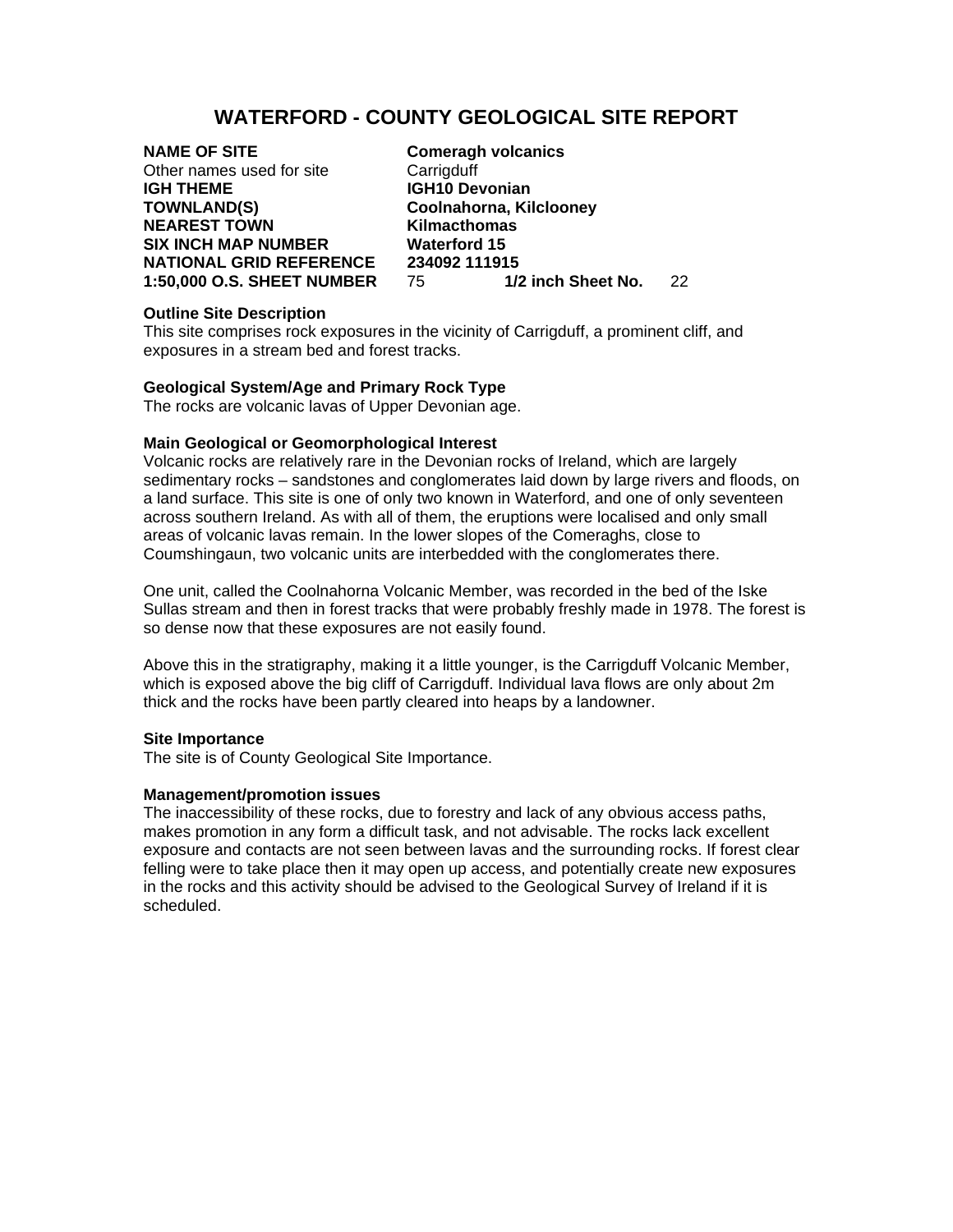

A distant side view of Carrgiduff, from the north, with volcanic rocks (arrowed) on the top right of the Carrigduff conglomerate cliff and in the forest below it.



A front view of Carrigduff, from the road near Kilclooney Bridge, with volcanic rocks (arrowed) on the top of the conglomerate cliff and in the forest directly below it, also down in the Iske Sullas stream gully on the left.



The locality map from the original paper describing these Comeragh volcanic rocks.